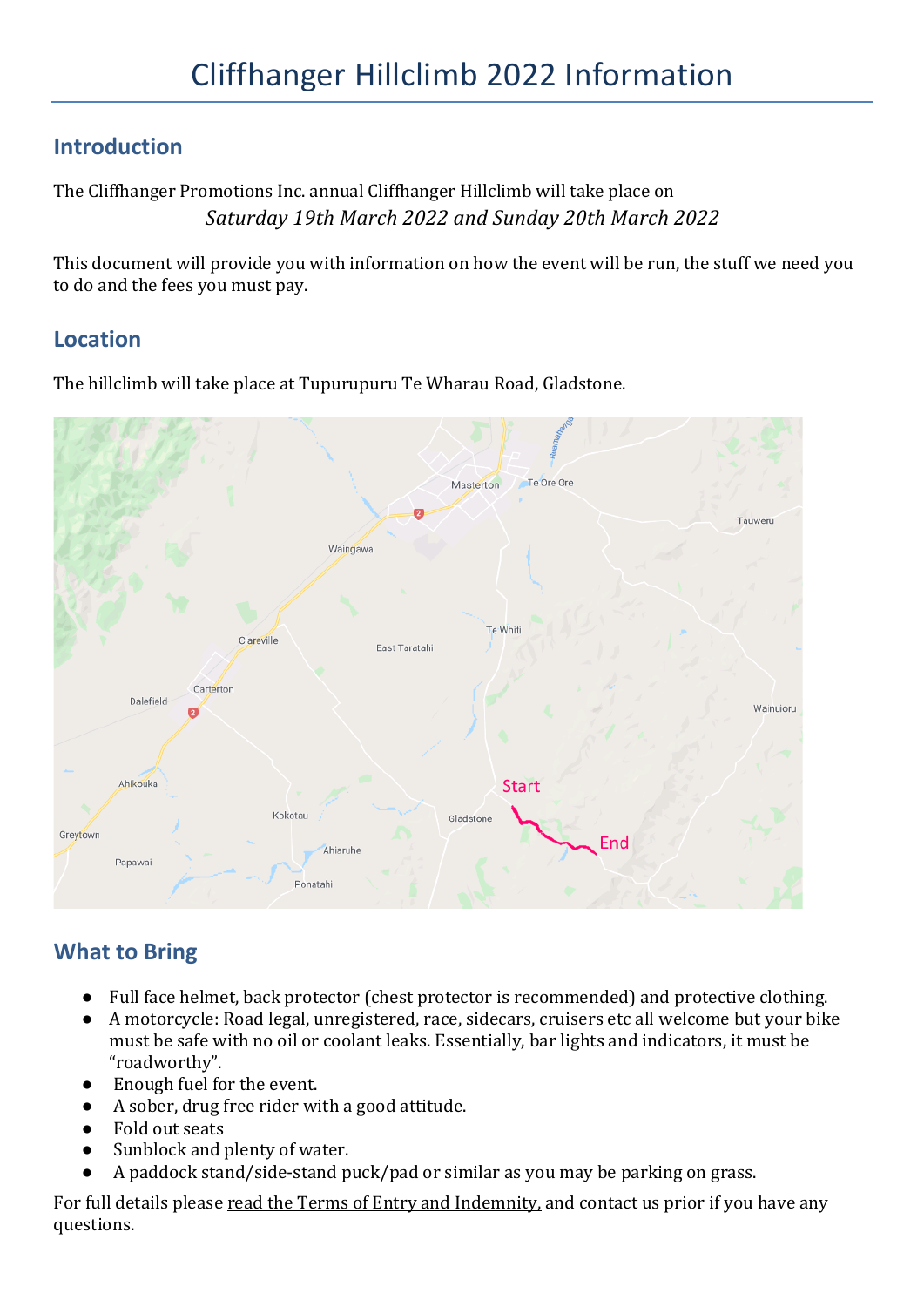## **Saturday – Fun Day**

*Saturday* will take the form of a non-competitive Fun Day, with open entry and none of the times recorded *counting towards the class scoring. It is a chance for casual riders to test themselves and their bike* against the hill without the worry of oncoming traffic or for the more serious riders to practise at race speeds before the main event on Sunday.

During this day it will be possible to do guided runs (un-timed) lead by experienced riders with an analysis after the run for a small fee.

#### **Timetable**

| 7:30am to 8:30am<br>8:45am | Sign-on (indemnity forms and number issue) and scrutineering<br>Riders' briefing. Attendance is mandatory and riders who do not attend the<br>briefing will not be allowed to ride. |
|----------------------------|-------------------------------------------------------------------------------------------------------------------------------------------------------------------------------------|
| 9:15am                     | Road closed. Familiarisation runs (all riders) commence and is mandatory.                                                                                                           |
| 9:45am                     | Timed runs commence                                                                                                                                                                 |
| $12.00$ noon to $12:25$ pm | Lunch                                                                                                                                                                               |
| 12:30 <sub>pm</sub>        | Timed runs re-commence                                                                                                                                                              |
| 4.00 <sub>pm</sub>         | Event finishes and road re-opens                                                                                                                                                    |

## **Sunday – The King of the Cliffhanger**

*Sunday* is the day of the 'The King of the Cliffhanger' competition with timings counting towards placings *and trophies in each of the championship classes (see below for more details).* 

### **Timetable**

| 7:30am to 8:30am<br>8:45am | Sign-on (indemnity forms and number issue) and scrutineering<br>Riders' briefing. Attendance is mandatory and riders who do not attend the<br>briefing will not be allowed to ride. |  |  |
|----------------------------|-------------------------------------------------------------------------------------------------------------------------------------------------------------------------------------|--|--|
| 9:15am                     | Road closed. Familiarisation runs (all riders) commence and is mandatory.                                                                                                           |  |  |
| 9:45am                     | Timed runs commence                                                                                                                                                                 |  |  |
| 12.00 noon to $12:25$ pm   | Lunch                                                                                                                                                                               |  |  |
| 12:30 <sub>pm</sub>        | Timed runs re-commence                                                                                                                                                              |  |  |
| 4.00pm                     | Event finishes and road re-opens. Please thank marshals' on your last run!                                                                                                          |  |  |
| 4.30pm                     | Presentations                                                                                                                                                                       |  |  |

#### **Prizes**

- Trophy for fastest C1 rider
- Trophy for fastest C2 rider
- Trophy for fastest C3 rider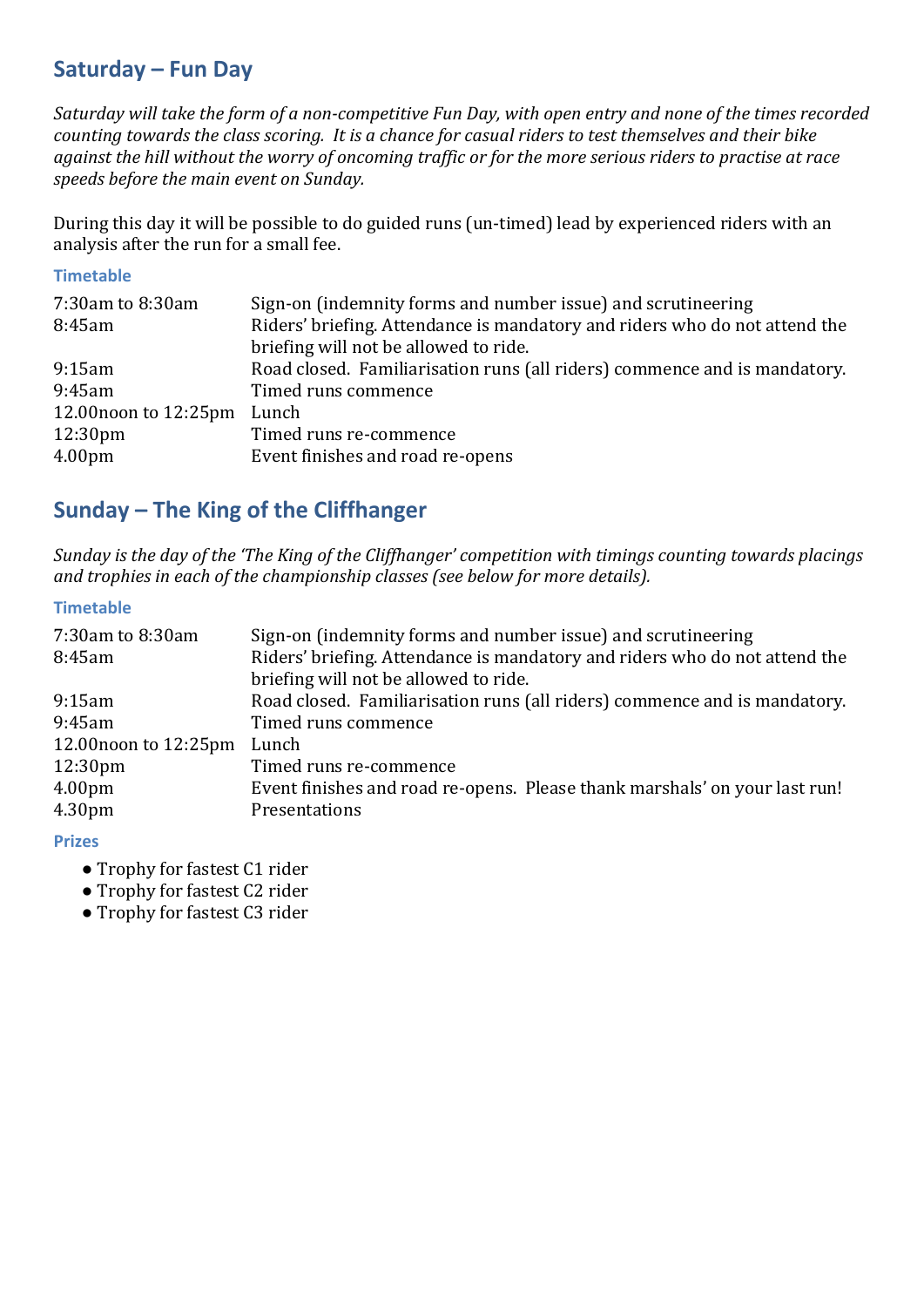#### **King of the Cliffhanger Classes**

The King of the Cliffhanger competition is made up of the following classes:

|                                                              | C <sub>1</sub>                                                                                                           | C <sub>2</sub>                                                                                                                                    | C <sub>3</sub>                                                                                                                                           | S <sub>1</sub>                                          | <b>Untimed</b><br>(Saturday only) |
|--------------------------------------------------------------|--------------------------------------------------------------------------------------------------------------------------|---------------------------------------------------------------------------------------------------------------------------------------------------|----------------------------------------------------------------------------------------------------------------------------------------------------------|---------------------------------------------------------|-----------------------------------|
| Eligible machine<br>types<br>Capacity/number of<br>cylinders | Motorcycle,<br>Sidecars and<br>other 3 wheelers<br>Open but<br>excludes<br>machines eligible<br>for class C <sub>2</sub> | Motorcycle,<br>Sidecars and<br>other 3 wheelers<br>250-649cc, 4 or<br>more cylinders  <br>301-899cc triples<br>401-895cc twins (<br>Desmodromic < | Motorcycle,<br>Sidecars and<br>other 3 wheelers<br>$0 - 249$ cc, 4 or<br>more cylinders  <br>0-300cc triples  <br>$0-400cc$ twins $ $<br>0-599cc singles | Motorcycle,<br>Sidecars and<br>other 3 wheelers<br>Open | Any 2/3-<br>wheeler               |
|                                                              |                                                                                                                          | 822 cc)  <br>>599cc singles  <br>ANY air-cooled<br>twin or triple                                                                                 |                                                                                                                                                          |                                                         |                                   |
| Engine type                                                  | 0 <sub>pen</sub>                                                                                                         | 4 stroke                                                                                                                                          | 4 stroke                                                                                                                                                 | <b>Open</b>                                             |                                   |
| Fuel                                                         | <b>Open</b>                                                                                                              | Pump                                                                                                                                              | Pump                                                                                                                                                     | <b>Open</b>                                             |                                   |
| Induction system                                             | Open                                                                                                                     | Naturally<br>Aspirated                                                                                                                            | Naturally<br>Aspirated                                                                                                                                   | <b>Open</b>                                             |                                   |

2-strokes, turbos, nitros, superchargers, electric, rotary or anything else we've not thought off that won't *be a good "fit" for C1 or S1, we will choose your class or contact us first.* 

*Please note that a machine can only be entered in one class, but a rider may submit multiple entries for different machines.* In the case of multiple entries in different classes the highest entry fee is paid (only one entry fee is payable).

### **Accommodation, Food & Drink**

Free camping is available on Friday and Saturday night. Portaloos and cold water will be provided. The Greytown Hotel (22 mins) is a major sponsor and offers discounted accommodation for this event. A number of competitors and marshals meet there on Sunday after the event. A coffee and burger van will be available during the event on Saturday and Sunday Masterton (15 mins) is the closest large town with a few supermarkets and restaurants.

### **Spectators**

Spectating at the event is free.

**MOTOR SPORT IS DANGEROUS** – For your safety please spectate only from safe, designated areas and comply with instructions from our marshals.

Under no circumstances must the road be entered whilst the road is closed.

When the road is open to normal two-way traffic, there will be a courtesy vehicle to/from safe spectating positions (gold coin donation). To minimise disruption, the courtesy bus will normally only travel in one direction between runs and only stop when requested.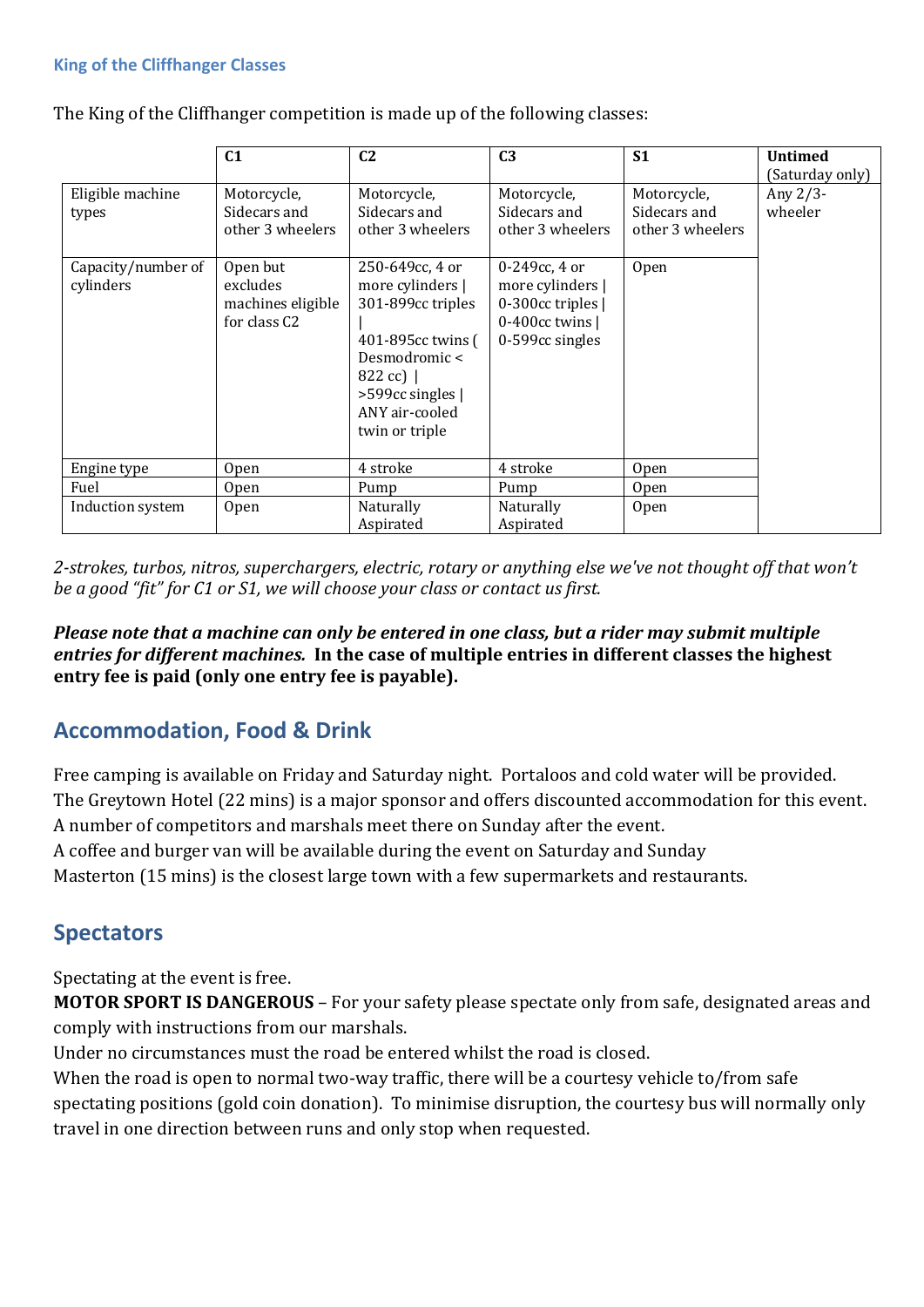# **Road Opening**

Between runs, the road is open to normal two-way traffic. Please do not drive/ride on the **wrong side of the road**. Please respect normal road rules and stick to the speed limit. Please do not stop on the road or dawdle. If you are entering a driveway or other side road, we would appreciate it if you could let our traffic controllers know.

# **Covid-19 Policy & Refunds**

At this stage, we intend to run this event regardless of the Covid-19 Protection Framework (traffic lights). We will comply with whatever legal framework has been put in place to best protect New Zealanders. Please respect other competitors and officials regardless of their choices and wear a mask if requested or move away from the requester.

If we are unable to run our event (Covid-19 related or otherwise), we will offer competitors a choice of a 75% refund or transfer their entry to the following year.

If our event location (Wairarapa) is at **Red** or **Amber**, our event will have vaccination pass requirements. Vaccination passes will be checked and verified for competitors, pit crew and spectators. If you are unable to provide a vaccination pass, you will be unable to compete or enter our pit area. If you give us notice prior, we *may* be able to transfer your entry to another rider in which case you will be given a 75% refund.

If our event location (Wairarapa) is at Green, <u>our event will not have vaccination pass requirements.</u> We will be limited to 100 people and attendees must keep 1 metre apart.

If you have cold, flu or COVID-19 symptoms, please do not attend our event. If you give us notice prior, we *may* be able to transfer your entry to another rider in which case you will be given a 75% refund.

### **Fees**

The following table lists the fees for the Fun Day and The King of the Cliffhanger.

| Cliffhanger Hillclimb entry (includes competitor's T-shirt) |                 |
|-------------------------------------------------------------|-----------------|
| One dav                                                     | ぐっつご            |
| Both days                                                   | よつワビ<br>D 4 / J |

Early Bird Offer! Enter and **pay before** 20th February 2022.

Early bird offer is Non-refundable unless the event is cancelled or Covid-19 precludes you from attending (refer to our Covid-19 policy)<sup>\*</sup>. If you give us notice prior we *may* be able to transfer your entry to another rider in which case you will be given a 75% refund.

| \$200 |
|-------|
|       |
| \$125 |
| \$150 |
|       |

# *No back protector, No ride*

We have strict standards for riding gear and all riders must wear a back protector: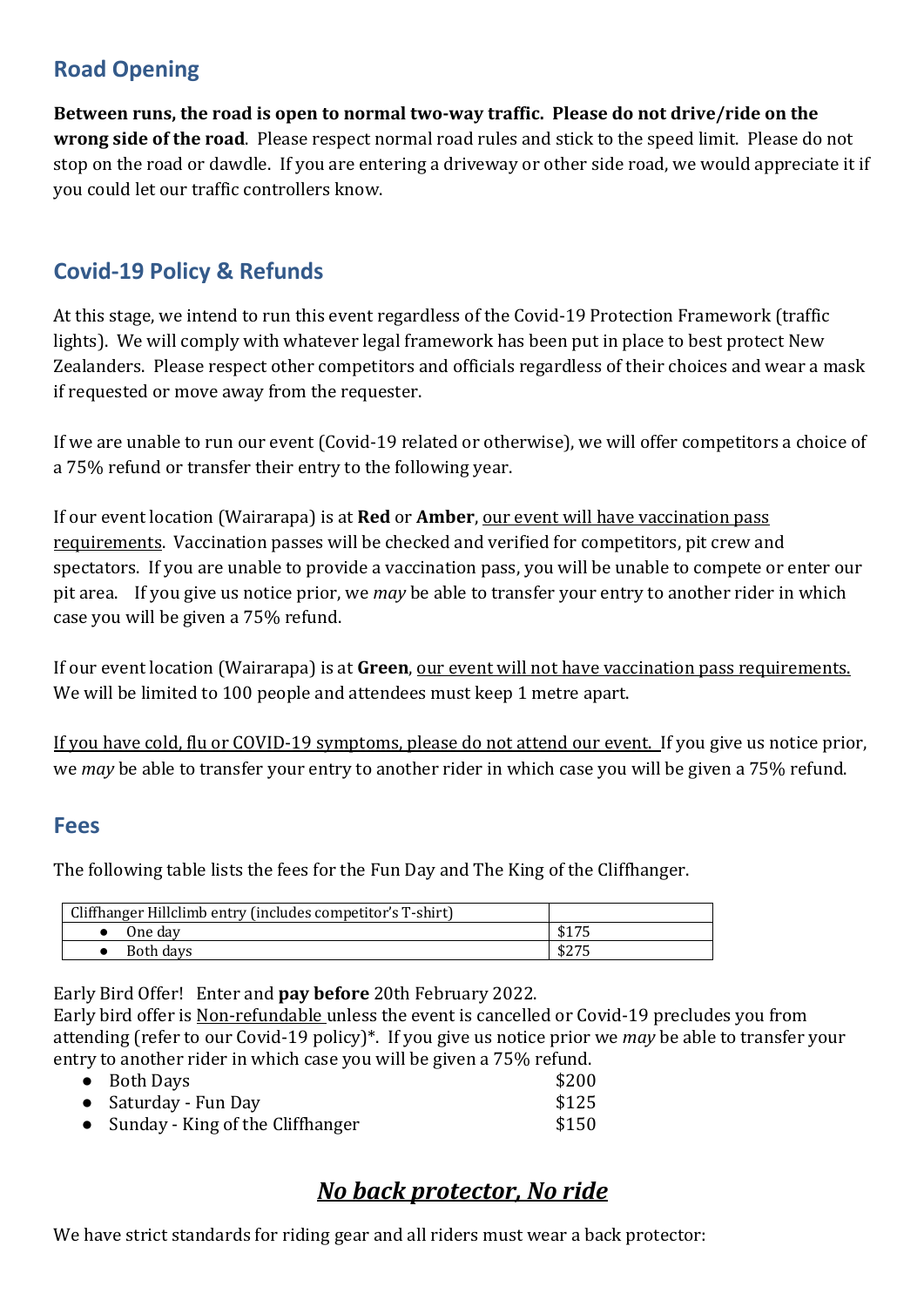We do have a limited number of them available for hire. Please see the online copy of the indemnity form for details of the minimum protective gear required.

| - Back protector hire i<br>: I ner<br>dav) | .D |
|--------------------------------------------|----|

## **Payment**

Payment can be made by one of the following means:

 $\bullet$  Direct credit (e.g., via bank deposit or internet banking) to account number 38-9001-0030456-00

Use your surname followed by a space and your first initial as a reference.

- Cash payment on the day. Do NOT send cash in the post.
- We have NO EFPOS, sorry.
- We no longer accept cheques, sorry.